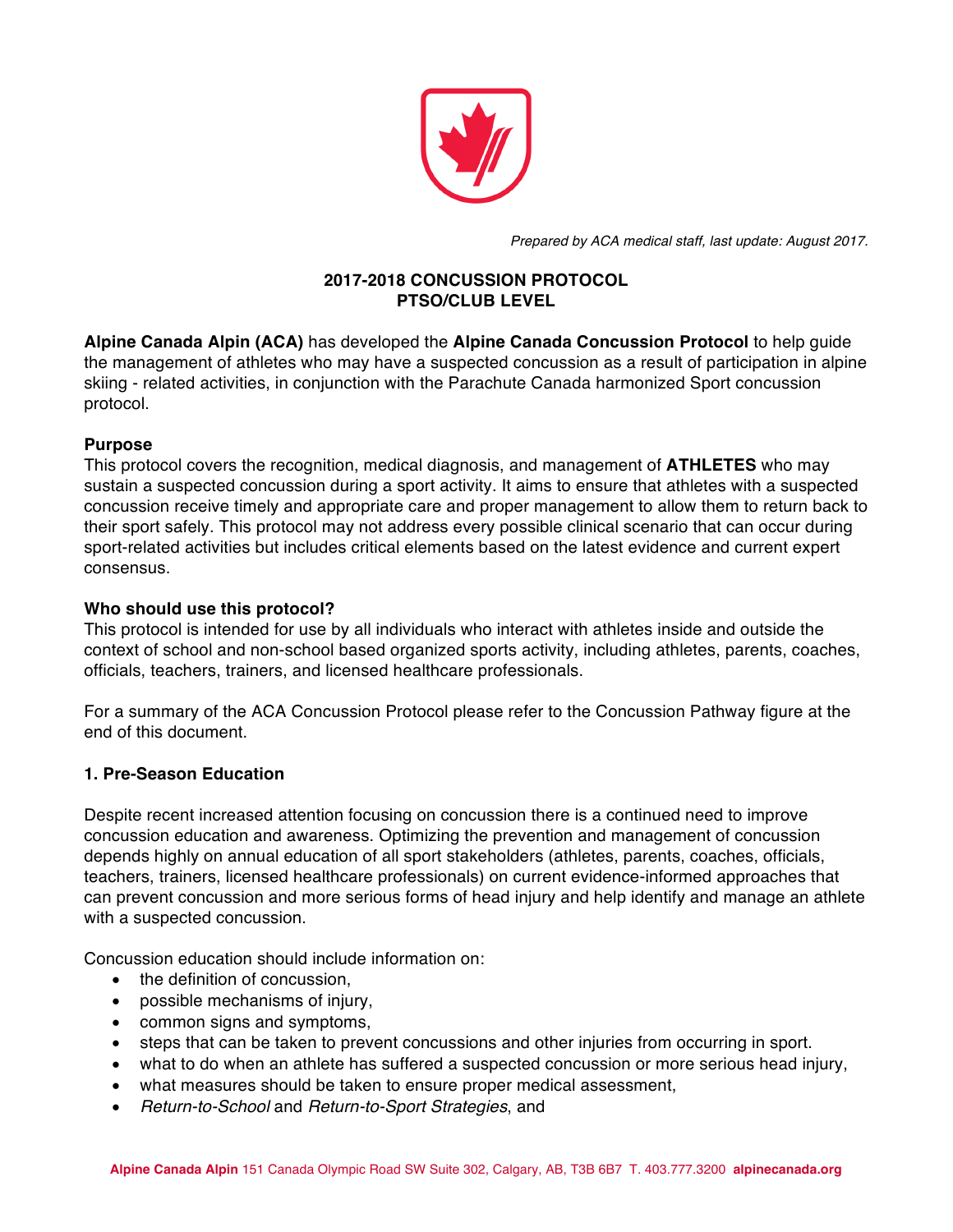

- Return to sport medical clearance requirements
- ‣ **Who:** Athletes, parents, coaches, officials, teachers, and trainers, licensed healthcare professionals
- ‣ **How**: Pre-season Concussion Education Sheet

All parents and athletes are required to review and submit a signed copy of the *Pre-season Concussion Education Sheet* to their coach prior to the first practice of the season. In addition to reviewing information on concussion, it is also important that all sport stakeholders have a clear understanding of the **Alpine Canada Concussion Protocol.** For example, this can be accomplished through pre-season in-person orientation sessions for athletes, parents, coaches and other sport stakeholders.

#### **2. Baseline Testing**

Current Evidence does not support the use of baseline concussion testing in youth or adult recreational athletes.

#### **3. Head Injury Recognition**

Although the formal diagnosis of concussion should be made following a medical assessment, all sport stakeholders including athletes, parents, teachers, coaches, teachers, officials, and licensed healthcare professionals are responsible for the recognition and reporting of athletes who may demonstrate visual signs of a head injury or who report concussion-related symptoms. This is particularly important because many sport and recreation venues will not have access to on-site licensed healthcare professionals.

A concussion should be suspected:

- in any athlete who sustains a significant impact to the head, face, neck, or body and demonstrates *ANY* of the visual signs of a suspected concussion or reports *ANY* symptoms of a suspected concussion as detailed in the *Concussion Recognition Tool 5*.
- if a player reports ANY concussion symptoms to one of their peers, parents, teachers, or coaches or if anyone witnesses an athlete exhibiting any of the visual signs of concussion.

In some cases, an athlete may demonstrate signs or symptoms of a more severe head or spine injury including convulsions, worsening headaches, vomiting or neck pain. If an athlete demonstrates any of the 'Red Flags' indicated by the *Concussion Recognition Tool 5,* a more severe head or spine injury should be suspected, and Emergency Medical Assessment should be pursued.

- ‣ **Who**: Athletes, parents, coaches, officials, teachers, trainers, and licensed healthcare professionals
- ‣ **How:** Concussion Recognition Tool 5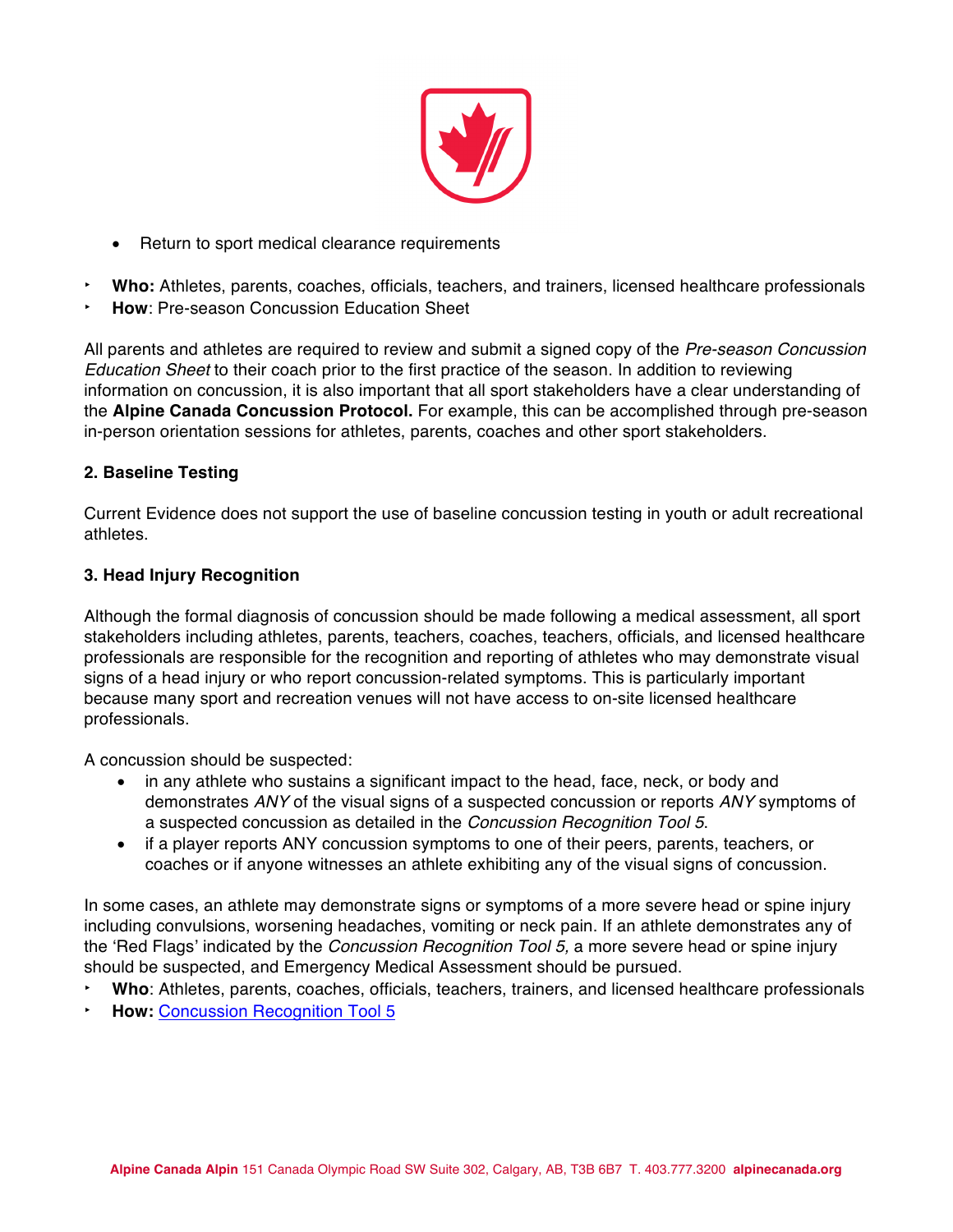

#### **4. Onsite Medical Assessment**

Depending on the suspected severity of the injury, an initial assessment may be completed by emergency medical professionals or by an on-site licensed healthcare professional where available. In cases where an athlete loses consciousness or it is suspected an athlete might have a more severe head or spine injury, Emergency Medical Assessment by emergency medical professionals should take place (see 3a below). If a more severe injury is not suspected, the athlete should undergo Sideline Medical Assessment or Medical Assessment, depending on if there is a licensed healthcare professional present (see 3b below).

## **4a. Emergency Medical Assessment**

If an athlete is suspected of sustaining a more severe head or spine injury during a game or practice, an ambulance should be called immediately to transfer the patient to the nearest emergency department for further Medical Assessment.

Coaches, parents, teachers, trainers and officials should not make any effort to remove equipment or move the athlete until an ambulance has arrived and the athlete should not be left alone until the ambulance arrives. After the emergency, medical services staff has completed the Emergency Medical Assessment, the athlete should be transferred to the nearest hospital for Medical Assessment. In the case of youth (under 18 years of age), the athlete's parents should be contacted immediately to inform them of the athlete's injury. For athletes over 18 years of age, their emergency contact person should be contacted if one has been provided

‣ **Who**: Emergency/trained medical professionals

#### **4b. Sideline Medical Assessment**

If an athlete is suspected of sustaining a concussion and there is no concern for a more serious head or spine injury, the player should be immediately removed from the field of play.

#### **Scenario 1: If a licensed healthcare professional is present**

The athlete should be taken to a quiet area and undergo Sideline Medical Assessment using the Sport Concussion Assessment Tool 5 (SCAT5) or the Child SCAT5. The SCAT5 and Child SCAT5 are clinical tools that should only be used by a licensed healthcare professional that has experience using these tools. It is important to note that the results of SCAT5 and Child SCAT5 testing can be normal in the setting of acute concussion. As such, these tools can be used by licensed healthcare professionals to document initial neurological status but should not be used to make sideline return-to- sport decisions in youth athletes. Any youth athlete who is suspected of having sustained a concussion must not return to the game or practice and must be referred for Medical Assessment.

If a youth athlete is removed from play following a significant impact and has undergone assessment by a licensed healthcare professional, but there are NO visual signs of a concussion and the athlete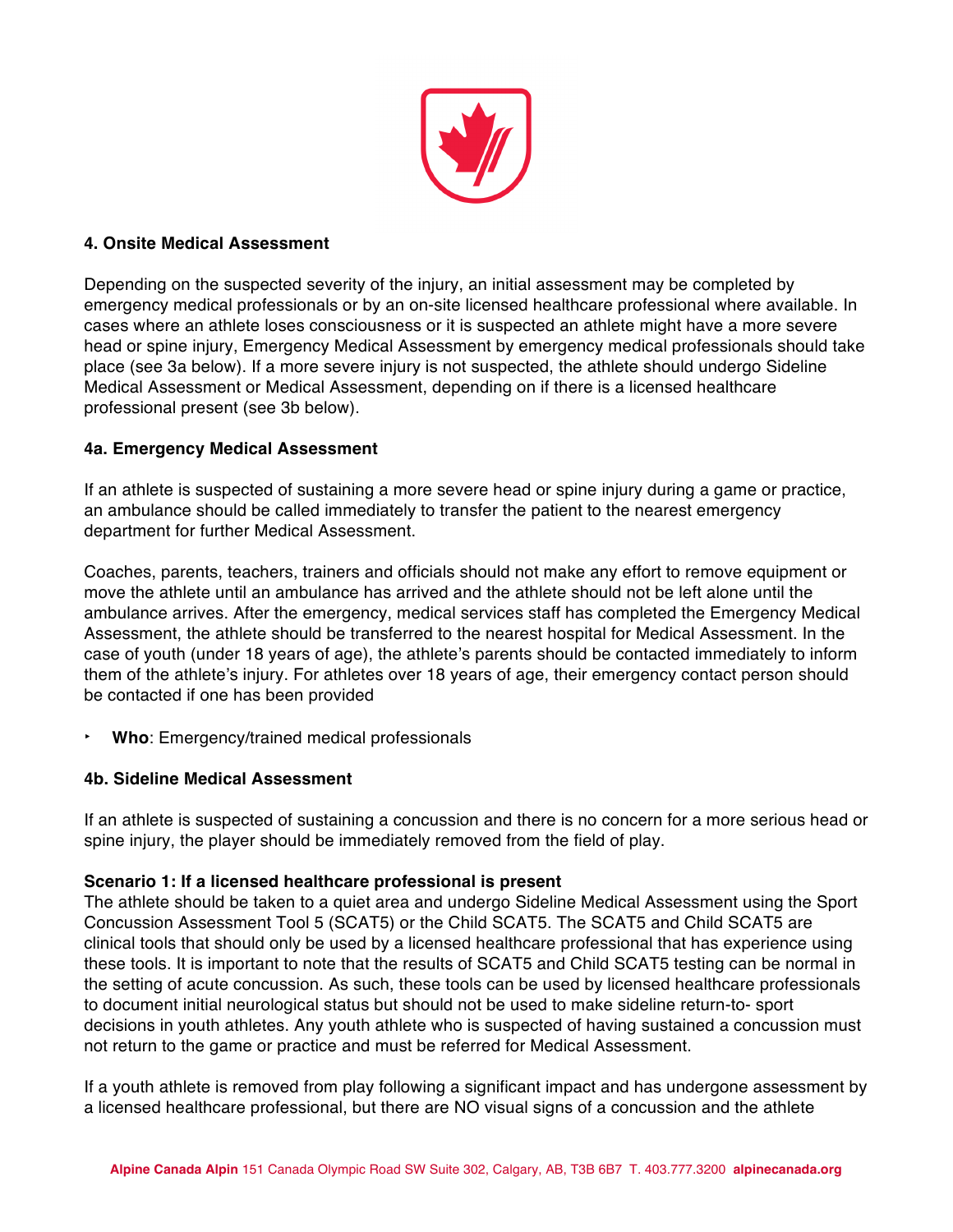

reports NO concussion symptoms then the athlete can be returned to play but should be monitored for delayed symptoms.

In the case of national team-affiliated athletes (age 18 years and older), an experienced certified athletic therapist, physiotherapist or medical doctor providing medical coverage for the sporting event may make the determination that a concussion has not occurred based on the results of the Sideline Medical Assessment. In these cases, the athlete may be returned to the practice or game without a *Medical Clearance Letter* but this should be clearly communicated to the coaching staff. Players that have been cleared to return to games or practices should be monitored for delayed symptoms. If the athlete develops any delayed symptoms the athlete should be removed from play and undergo medical assessment by a medical doctor or nurse practitioner.

#### **Scenario 2: If there is no licensed healthcare professional present**

The athlete should be referred immediately for medical assessment by a medical doctor or nurse practitioner, and the athlete must not return to play until receiving medical clearance.

- ‣ **Who**: Athletic therapists, physiotherapists, medical doctor
- ‣ **How**: *Sport Concussion Assessment Tool 5 (SCAT5), Child Sport Concussion Assessment Tool 5 (Child SCAT5)*

#### **5. Medical Assessment**

 $\overline{a}$ 

In order to provide comprehensive evaluation of athletes with a suspected concussion, the medical assessment must rule out more serious forms of traumatic brain and spine injuries, must rule out medical and neurological conditions that can present with concussion-like symptoms, and must make the diagnosis of concussion based on findings of the clinical history and physical examination and the evidence-based use of adjunctive tests as indicated (i.e CT scan). In addition to nurse practitioners, medical doctors<sup>1</sup> that are qualified to evaluate patients with a suspected concussion include: pediatricians; family medicine, sports medicine, emergency department, internal medicine, and rehabilitation (physiatrists) physicians; neurologists; and neurosurgeons.

In geographic regions of Canada with limited access to medical doctors (i.e. rural or northern communities), a licensed healthcare professional (i.e. nurse) with pre-arranged access to a medical doctor or nurse practitioner can facilitate this role. The medical assessment is responsible for determining whether the athlete has been diagnosed with a concussion or not. Athletes with a diagnosed concussion should be provided with a *Medical Assessment Letter i*ndicating a concussion has been diagnosed. Athletes that are determined to have not sustained a concussion must be provided with a *Medical Assessment Letter* indicating a concussion has not been diagnosed and the athlete can return to school, work and sports activities without restriction.

 $1$  Medical doctors and nurse practitioners are the only healthcare professionals in Canada with licensed training and expertise to meet these needs; therefore all athletes with a suspected concussion should undergo evaluation by one of these professionals.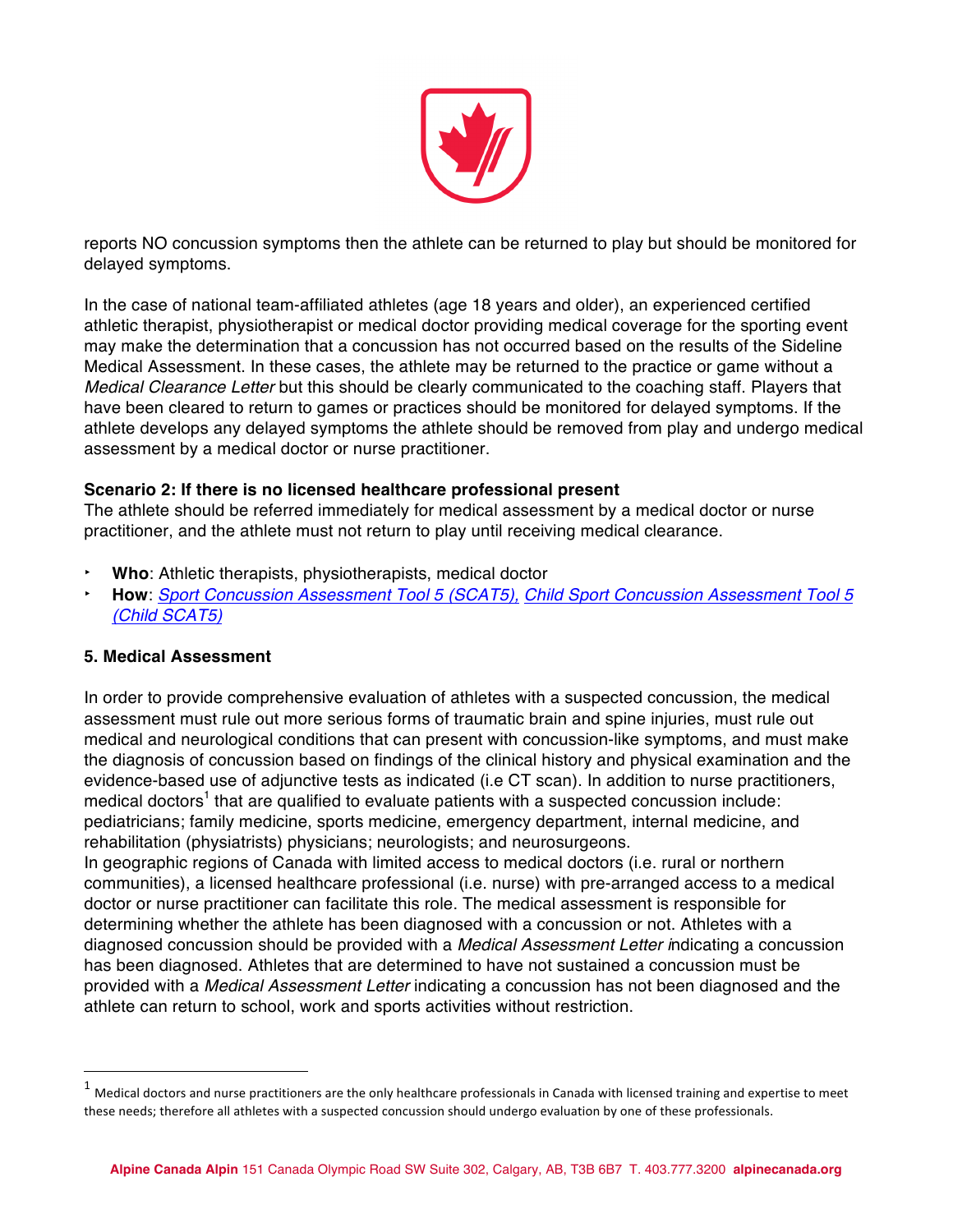

- ‣ **Who**: Medical doctor, nurse practitioner, nurse
- ‣ **How:** *Medical Assessment Letter*

#### **6. Concussion Management**

When an athlete has been diagnosed with a concussion, it is important that the athlete's parent/legal guardian is informed. All athletes diagnosed with a concussion must be provided with a standardized *Medical Assessment Letter* that notifies the athlete and their parents/legal guardians/spouse that they have been diagnosed with a concussion and may not return to any activities with a risk of concussion until medically cleared to do so by a medical doctor or nurse practitioner. Because the *Medical Assessment Letter* contains personal health information, it is the responsibility of the athlete or their parent/legal guardian to provide this documentation to the athlete's coaches, teachers, or employers. It is also important for the athlete to provide this information to sport organization officials that are responsible for injury reporting and concussion surveillance where applicable.

Athletes diagnosed with a concussion should be provided with education about the signs and symptoms of concussion, strategies about how to manage their symptoms, the risks of returning to sport without medical clearance and recommendations regarding a gradual return to school and sport activities. Athletes diagnosed with a concussion are to be managed according to their *Return-to-School and Sport-Specific Return-to-Sport Strategy* under the supervision of a medical doctor or nurse practitioner*.* When available, athletes should be encouraged to work with the team athletic therapist or physiotherapist to optimize progression through their *Sport-Specific Return-to-Sport Strategy.* Once the athlete has completed their *Return-to-School and Sport-Specific Return-to-Sport Strategy* and are deemed to be clinically recovered from their concussion, the medical doctor or nurse practitioner can consider the athlete for a return to full sports activities and issue a *Medical Clearance Letter*.

The stepwise progressions for *Return-to-School* and *Return-to-Sport Strategies* are outlined below. As indicated in stage 1 of the *Return-to-Sport Strategy*, reintroduction of daily, school, and work activities using the *Return-to-School Strategy* must precede return to sport participation.

#### *Return-to-School Strategy*

The following is an outline of the *Return-to-School Strategy* that should be used to help studentathletes, parents, and teachers to collaborate in allowing the athlete to make a gradual return to school activities. Depending on the severity and type of the symptoms present student-athletes will progress through the following stages at different rates. If the student-athlete experiences new symptoms or worsening symptoms at any stage, they should go back to the previous stage. Athletes should also be encouraged to ask their school if they have a school-specific Return-to-Learn Program in place to help student-athletes make a gradual return to school.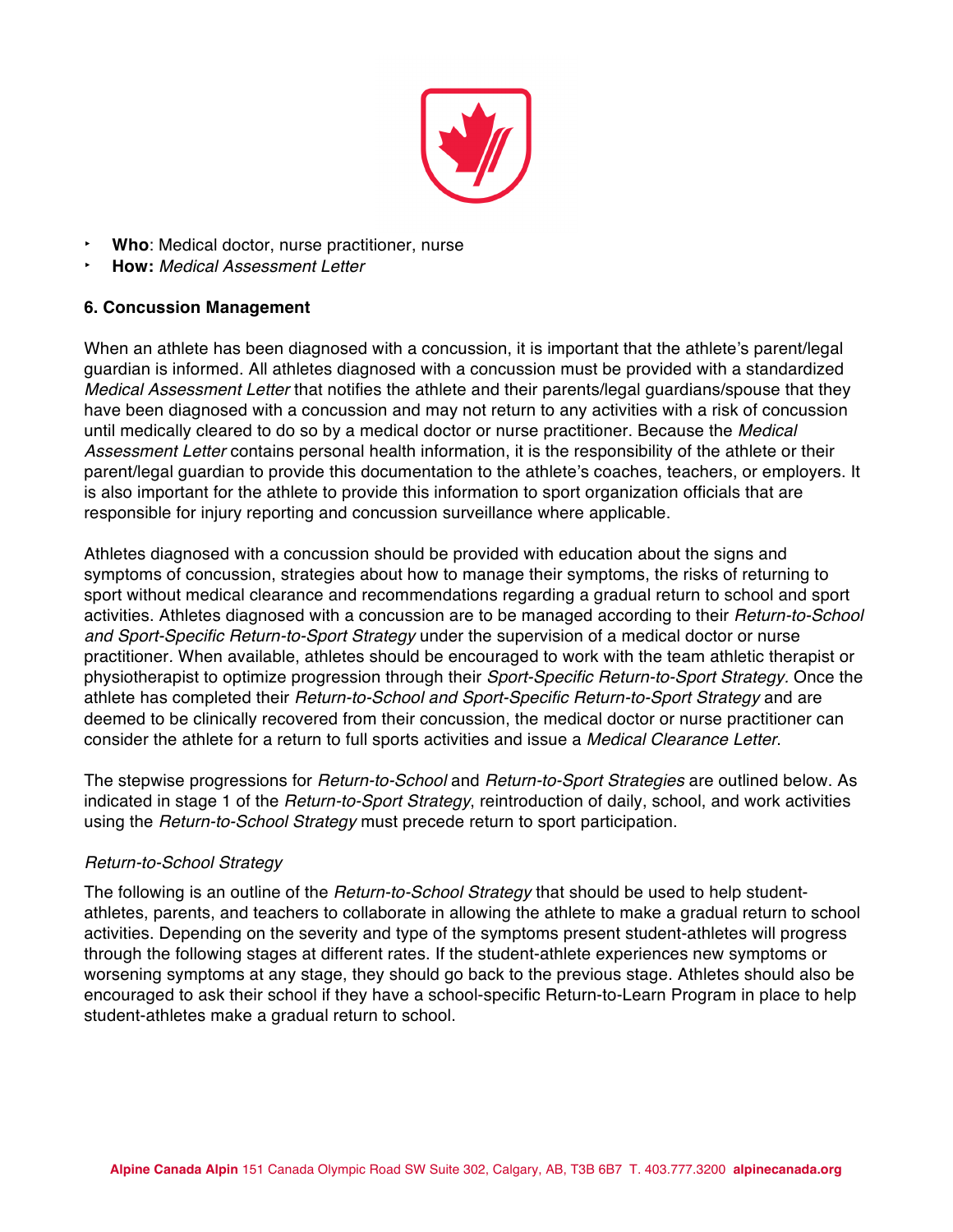

| <b>Stage</b> | Aim                                                                                       | <b>Activity</b>                                                                                                                                                                      | Goal of each step                                                           |
|--------------|-------------------------------------------------------------------------------------------|--------------------------------------------------------------------------------------------------------------------------------------------------------------------------------------|-----------------------------------------------------------------------------|
|              | Daily<br>activities at<br>home that do<br>not give the<br>student-<br>athlete<br>symptoms | Typical activities during the day as<br>long as they do not increase<br>symptoms (i.e. reading, texting,<br>screen time). Start at 5-15 minutes<br>at a time and gradually build up. | Gradual return to typical<br>activities                                     |
| $\mathbf{2}$ | School<br>activities                                                                      | Homework, reading or other<br>cognitive activities outside of the<br>classroom.                                                                                                      | Increase tolerance to<br>cognitive work                                     |
| 3            | Return to<br>school part-<br>time                                                         | Gradual introduction of schoolwork.<br>May need to start with a partial<br>school day or with increased breaks<br>during the day.                                                    | Increase academic<br>activities                                             |
| 4            | Return to<br>school full-<br>time                                                         | <b>Gradually progress</b>                                                                                                                                                            | Return to full academic<br>activities and catch up<br>on missed school work |

## *Alpine Canada Alpin -Specific Return-to-Sport Strategy*

The following is an outline of the Return-to-Sport Strategy that should be used to help athletes, coaches, trainers, and medical professionals to partner in allowing the athlete to make a gradual return to sport activities. An initial period of 24-48 hours of rest is recommended before starting the *Alpine skiing-Specific Return-to-Sport Strategy.* If the athlete experiences new symptoms or worsening symptoms at any stage, they should go back to the previous stage. It is important that youth and adult student-athletes **return to full-time school activities** before progressing to stage 5 and 6 of the Alpine Skiing -Specific Return-to-Sport Strategy. It is also important that all athletes provide their coach with a *Medical Clearance Letter* prior to returning to full contact sport activities.

| <b>Stage</b> | Aim                              | <b>Activity</b>                                                                                                                                                                                | Goal of each step                                           |
|--------------|----------------------------------|------------------------------------------------------------------------------------------------------------------------------------------------------------------------------------------------|-------------------------------------------------------------|
|              | Symptom-<br>limiting<br>activity | Daily activities that do not provoke<br>symptoms                                                                                                                                               | Gradual re-<br>introduction of<br>work/school<br>activities |
| $\mathbf{p}$ | Light aerobic<br>activity        | Light jog or stationary cycling at slow to<br>medium pace. No resistance training<br>-Light intensity jogging or stationary<br>cycling for 15-20 minutes at sub-symptom<br>threshold intensity | Increase heart rate                                         |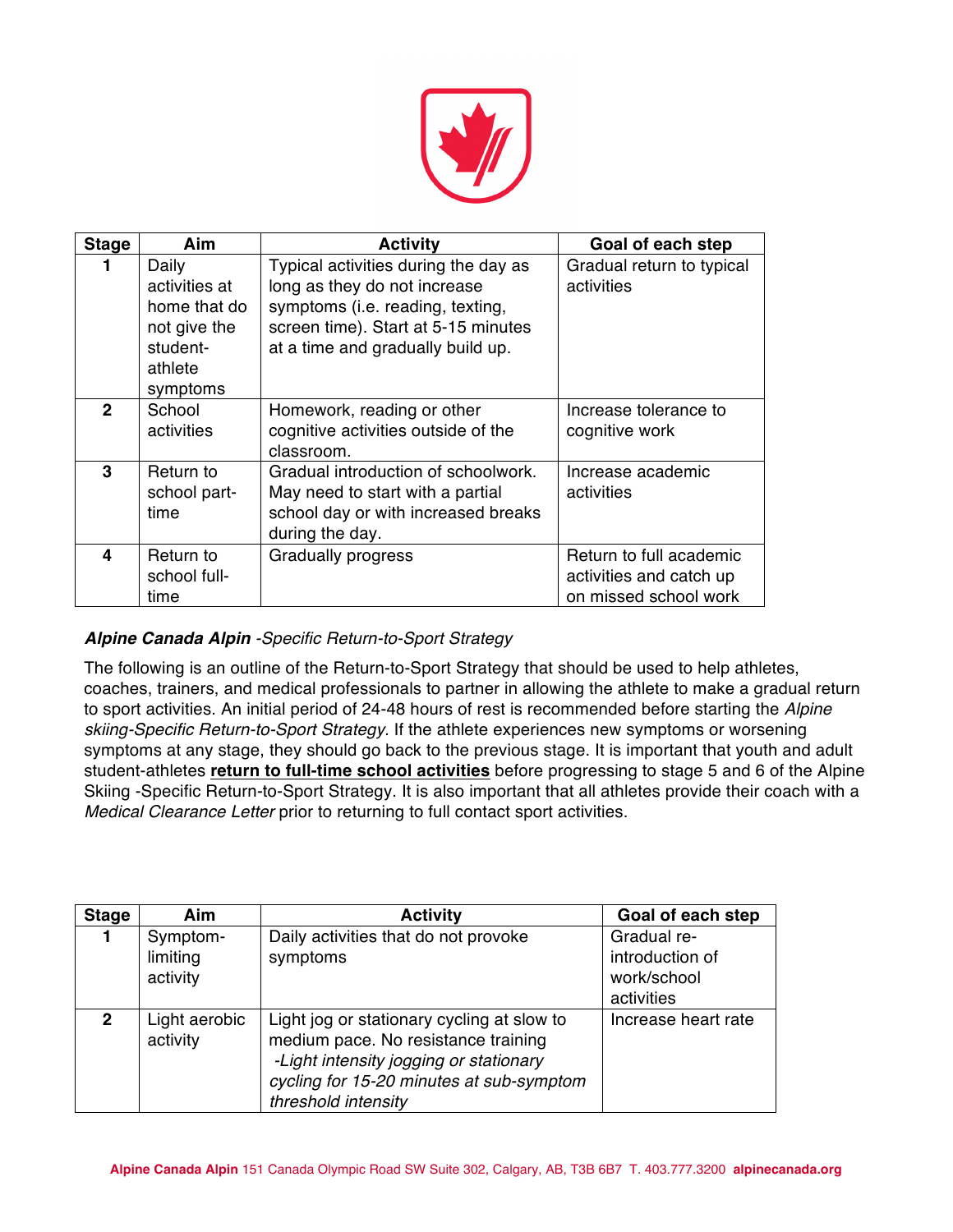

| 3 | Sport-specific<br>exercise     | Running/ dryland drills. No head impact<br>activities<br>- Moderate intensity jogging for 30-60<br>minutes at sub-symptom threshold<br>intensity<br>- Low intensity freeskiing max 60 mins on<br>snow time<br>- No head impact                                                                                            | Add movement                                                               |
|---|--------------------------------|---------------------------------------------------------------------------------------------------------------------------------------------------------------------------------------------------------------------------------------------------------------------------------------------------------------------------|----------------------------------------------------------------------------|
| 4 | Non-contact<br>training drills | Harder training drills, i.e. introduction of<br>on-hill drills and easy gate training (<br>stubbies, no hitting of the gates) up to a<br>half day of training total<br>- May start progressive resistance training<br>- Participation in higher intensity running<br>and dryland drills<br>- low-contact on hill training | Exercise,<br>coordination and<br>increased thinking                        |
| 5 | Full contact<br>practice       | Following medical clearance<br>- Participation in full training without<br>activity restriction                                                                                                                                                                                                                           | Restore confidence<br>and assess<br>functional skills by<br>coaching staff |
| 6 | Return to<br>sport             | Return to competition/ race day                                                                                                                                                                                                                                                                                           |                                                                            |

- ‣ **Who**: Medical doctor, nurse practitioner and team athletic therapist or physiotherapist (where available)
- ‣ **How**: *Return-to-Learn Strategy, Sport-Specific Return-to Sport Strategy, Medical Assessment Letter*

## **7. Multidisciplinary Concussion Care**

Most athletes who sustain a concussion while participating in sport will make a complete recovery and be able to return to full school and sport activities within 1-4 weeks of injury. However, approximately 15-30% of individuals will experience symptoms that persist beyond this time frame. If available, individuals who experience persistent post-concussion symptoms (>4 weeks for youth athletes, >2 weeks for adult athletes) may benefit from referral to a medically supervised multidisciplinary concussion clinic that has access to professionals with licensed training in traumatic brain injury that may include experts in sport medicine, neuropsychology, physiotherapy, occupational therapy, neurology, neurosurgery, and rehabilitation medicine.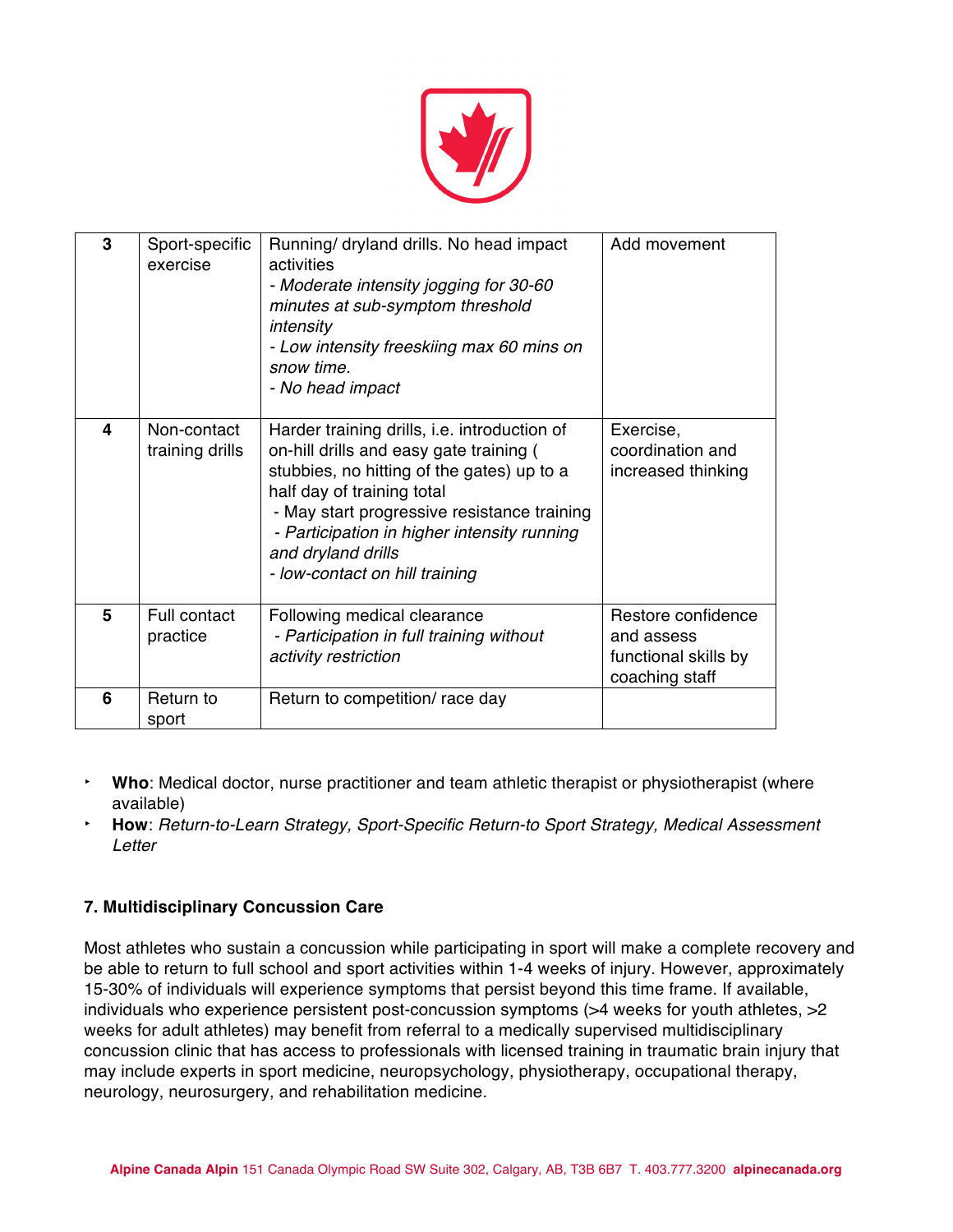

Referral to a multidisciplinary clinic for assessment should be made on an individualized basis at the discretion of an athlete's medical doctor or nurse practitioner. If access to a multidisciplinary concussion clinic is not available, a referral to a medical doctor with clinical training and experience in concussion (e.g. a sport medicine physician, neurologist, or rehabilitation medicine physician) should be considered for the purposes of developing an individualized treatment plan. Depending on the clinical presentation of the individual, this

treatment plan may involve a variety of health care professionals with areas of expertise that address the specific needs of the athlete based on the assessment findings.

‣ **Who**: Multidisciplinary medical team, medical doctor with clinical training and experience in concussion (e.g. a sports medicine physician, neurologist, or rehabilitation medicine physician), licensed healthcare professionals

## **8. Return to Sport**

Athletes who have been determined to have not sustained a concussion and those that have been diagnosed with a concussion and have successfully completed their *Return-to-School and Alpine skiing Specific Return-to-Sport Strategy* can be considered for return to full sports activities. The final decision to medically clear an athlete to return to full game activity should be based on the clinical judgment of the medical doctor or nurse practitioner taking into account the athlete's past medical history, clinical history, physical examination findings and the results of other tests and clinical consultations where indicated (i.e. neuropsychological testing, diagnostic imaging). Prior to returning to full contact practice and game play, each athlete that has been diagnosed with a concussion must provide their coach with a standardized *Medical Clearance Letter* that specifies that a medical doctor or nurse practitioner has personally evaluated the patient and has cleared the athlete to return to sports. In geographic regions of Canada with limited access to medical doctors (i.e. rural or northern communities), a licensed healthcare professional (such as a nurse) with pre-arranged access to a medical doctor or nurse practitioner can provide this documentation. A copy of the *Medical Clearance Letter* should also be submitted to sports organization officials that have injury reporting and surveillance programs where applicable.

Athletes who have been provided with a *Medical Clearance Letter* may return to full sport activities as tolerated. If the athlete experiences any new concussion-like symptoms while returning to play, they should be instructed to stop playing immediately, notify their parents, coaches, trainer or teachers, and undergo follow-up *Medical Assessment*. In the event that the athlete sustains a new suspected concussion, the **Alpine Canada Alpin Concussion Protocol** should be followed as outlined here.

- ‣ **Who**: Medical doctor, nurse practitioner
- ‣ **Document:** *Medical Clearance Letter*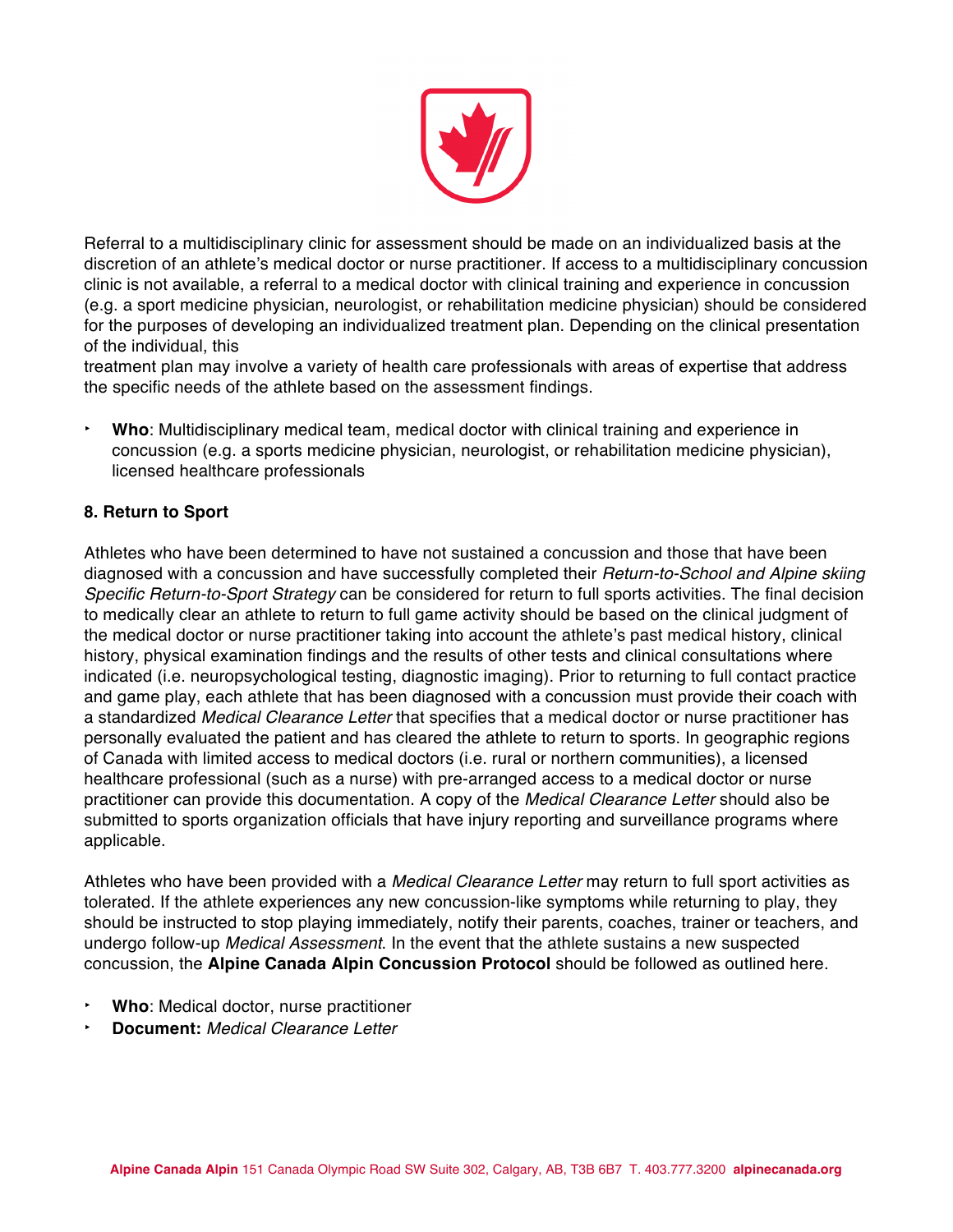

## **Medical Assessment Letter**

| Date: |  | ____ |  |
|-------|--|------|--|
|       |  |      |  |
|       |  |      |  |
|       |  |      |  |

Athlete's Name:\_\_\_\_\_\_\_\_\_\_\_\_\_\_\_\_\_\_\_\_\_\_\_\_\_\_\_\_\_\_\_\_\_\_\_\_

To whom it may concern,

\_\_\_\_\_\_\_\_\_\_\_\_\_\_\_\_\_\_\_\_\_\_\_\_\_\_\_\_\_\_\_\_\_\_\_\_\_\_\_\_\_\_\_\_\_\_\_\_\_\_\_\_\_\_\_\_\_\_\_\_\_

\_\_\_\_\_\_\_\_\_\_\_\_\_\_\_\_\_\_\_\_\_\_\_\_\_\_\_\_\_\_\_\_\_\_\_\_\_\_\_\_\_\_\_\_\_\_\_\_\_\_\_\_\_\_\_\_\_\_\_\_\_

\_\_\_\_\_\_\_\_\_\_\_\_\_\_\_\_\_\_\_\_\_\_\_\_\_\_\_\_\_\_\_\_\_\_\_\_\_\_\_\_\_\_\_\_\_\_\_\_\_\_\_\_\_\_\_\_\_\_\_\_\_\_\_\_\_\_\_\_\_\_\_\_\_\_\_\_

\_\_\_\_\_\_\_\_\_\_\_\_\_\_\_\_\_\_\_\_\_\_\_\_\_\_\_\_\_\_\_\_\_\_\_\_\_\_\_\_\_\_\_\_\_\_\_\_\_\_\_\_\_\_\_\_\_\_\_\_\_\_\_\_\_\_\_\_\_\_\_\_\_\_\_\_

Athletes who sustain a suspected concussion should be managed according to the *Canadian Guideline on Concussion in Sport*. Accordingly, I have personally completed a Medical Assessment on this patient.

#### **Results of Medical Assessment**

- $\Box$  This patient has not been diagnosed with a concussion and can resume full participation in school, work, and sport activities without restriction.
- $\Box$  This patient has not been diagnosed with a concussion but the assessment led to the following diagnosis and recommendations:
- $\square$  This patient has been diagnosed with a concussion.

The goal of concussion management is to allow complete recovery of the patient's concussion by promoting a safe and gradual return to school and sport activities. The patient has been instructed to avoid all recreational and organized sports or activities that could potentially place them at risk of another concussion or head injury. Starting on \_\_\_\_\_\_\_\_\_\_\_\_\_\_\_\_\_\_\_(date), I would ask that the patient be allowed to participate in school and low-risk physical

activities as tolerated and only at a level that does not bring on or worsen their concussion symptoms. The above patient should not return to any full contact practices or games until the coach has been provided with a *Medical Clearance Letter* provided by a medical doctor or nurse practitioner in accordance with the *Canadian Guideline on Concussion in Sport*.

Other comments:

Thank-you very much in advance for your understanding.

Yours Sincerely,

Signature/print\_\_\_\_\_\_\_\_\_\_\_\_\_\_\_\_\_\_\_\_\_\_\_\_\_\_\_\_\_\_\_\_\_\_\_\_\_\_\_\_\_\_\_\_\_\_\_ M.D. / N.P. (circle appropriate designation)\*

| *In rural or northern regions, the Medical Assessment Letter may be completed by a nurse with pre-arranged access to a   |
|--------------------------------------------------------------------------------------------------------------------------|
| medical doctor or nurse practitioner. Forms completed by other licensed healthcare professionals should not otherwise be |
| accepted.                                                                                                                |

**We recommend that this document be provided to the athlete without charge**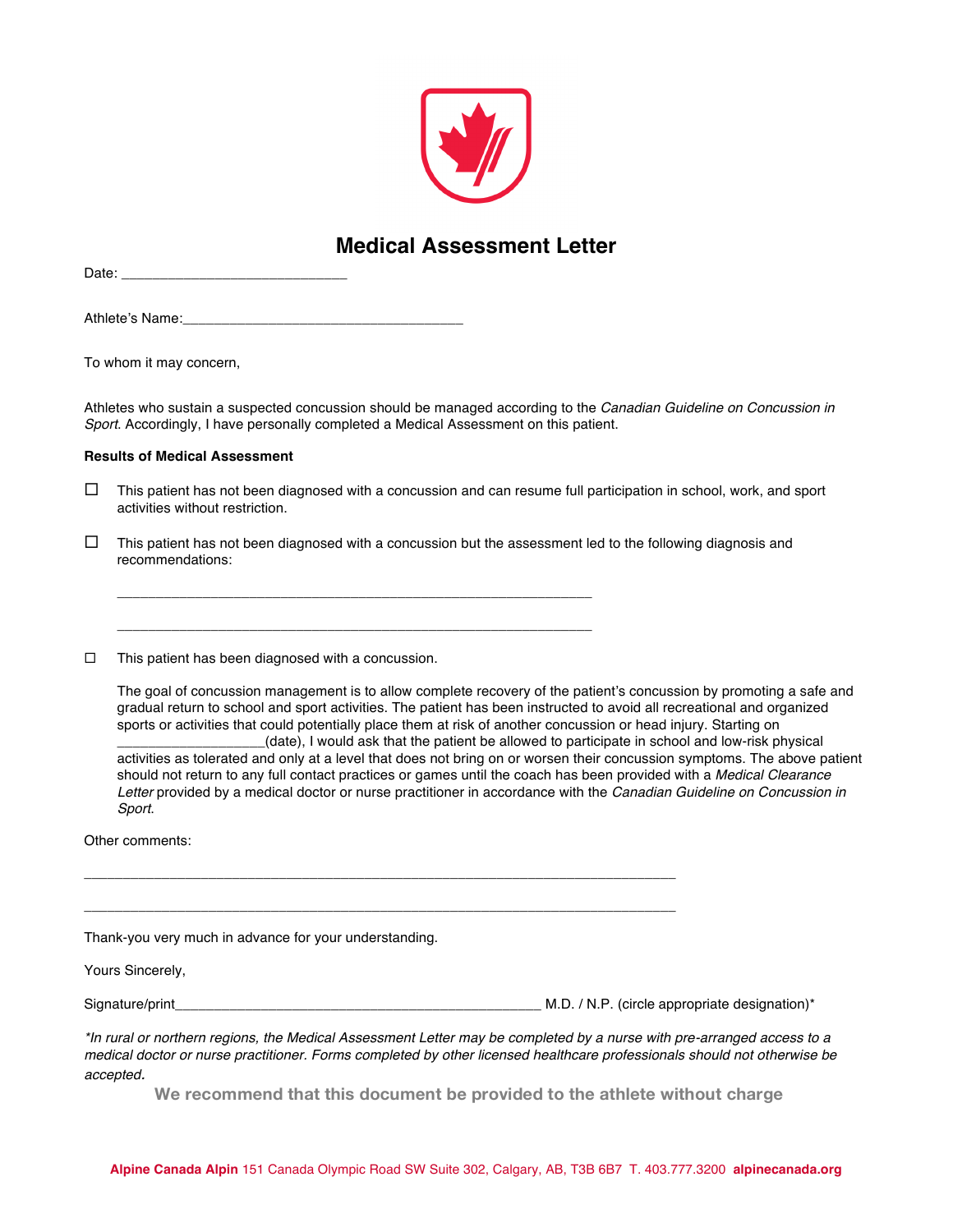

## **Medical Clearance Letter**

Date:

Athlete's Name:

To whom it may concern,

Athletes who are diagnosed with a concussion should be managed according to the *Canadian Guideline on Concussion in Sport* including the *Return-to-School* and *Return-to-Sport Strategies* (see page 2 of this letter). Accordingly, the above athlete has been medically cleared to participate in the following activities as tolerated effective the date stated above (please check all that apply):

- ¨ **Symptom-limiting activity (cognitive and physical activities that don't provoke symptoms)**
- ¨ **Light aerobic activity (Walking or stationary cycling at slow to medium pace. No resistance training)**
- ¨ **Sport-specific exercise (Running or skating drills. No head impact activities)**

\_\_\_\_\_\_\_\_\_\_\_\_\_\_\_\_\_\_\_\_\_\_\_\_\_\_\_\_\_\_\_\_\_\_\_\_\_\_\_\_\_\_\_\_\_\_\_\_\_\_\_\_\_\_\_\_\_\_\_\_\_\_\_\_\_\_\_\_\_\_\_\_\_\_\_\_

\_\_\_\_\_\_\_\_\_\_\_\_\_\_\_\_\_\_\_\_\_\_\_\_\_\_\_\_\_\_\_\_\_\_\_\_\_\_\_\_\_\_\_\_\_\_\_\_\_\_\_\_\_\_\_\_\_\_\_\_\_\_\_\_\_\_\_\_\_\_\_\_\_\_\_\_

- ¨ **Non-contact practice (Harder training drills, e.g. passing drills. May start progressive resistance training. Including gym class activities without a risk of contact, e.g. tennis, running, swimming)**
- ¨ **Full-contact practice (Including gym class activities with risk of contact and head impact, e.g. soccer, dodgeball, basketball)**
- ¨ **Full game play**

**What if symptoms recur?** Any athlete who has been cleared for physical activities, gym class or non-contact practice, and who has a recurrence of symptoms, should immediately remove himself or herself from the activity and inform the teacher or coach. If the symptoms subside, the athlete may continue to participate in these activities as tolerated.

Athletes who have been cleared for full contact practice or game play must be able to participate in full-time school (or normal cognitive activity) as well as high intensity resistance and endurance exercise (including non-contact practice) without symptom recurrence. Any athlete who has been cleared for full-contact practice or full game play and has a recurrence of symptoms, should immediately remove himself or herself from play, inform their teacher or coach, and undergo medical assessment by a medical doctor or nurse practitioner before returning to full-contact practice or games.

Any athlete who returns to practices or games and sustains a new suspected concussion should be managed according to the *Canadian Guideline on Concussion in Sport*.

Other comments:

Thank-you very much in advance for your understanding.

Yours Sincerely,

Signature/print\_\_\_\_\_\_\_\_\_\_\_\_\_\_\_\_\_\_\_\_\_\_\_\_\_\_\_\_\_\_\_\_\_\_\_\_\_\_\_\_\_\_\_\_\_ M.D. / N.P. (circle appropriate designation)\*

*\*In rural or northern regions, the Medical Clearance Letter may be completed by a nurse with pre-arranged access to a medical doctor or nurse practitioner. Forms completed by other licensed healthcare professionals should not otherwise be accepted.*

**We recommend that this document be provided to the athlete without charge**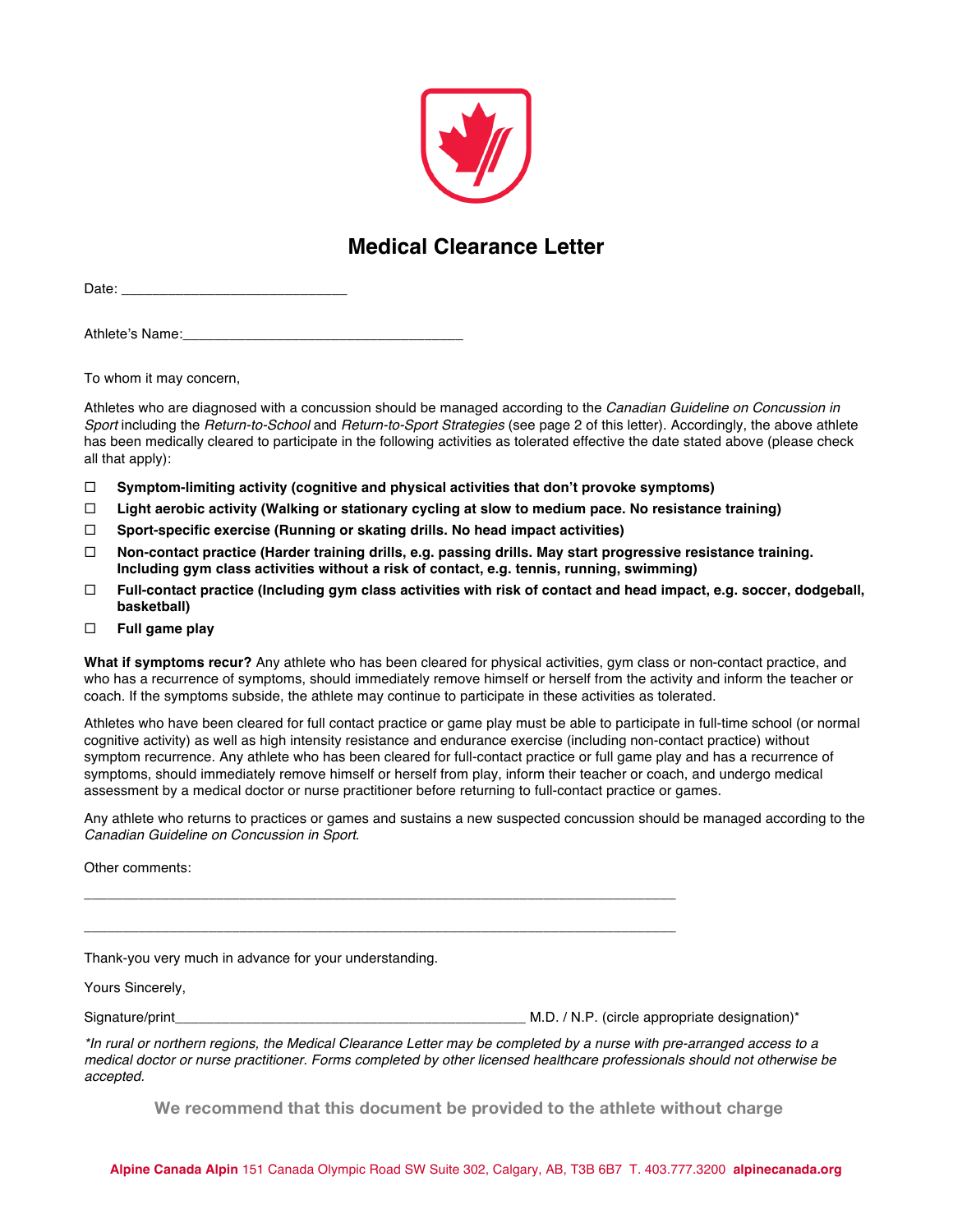

#### **Return-to-School Strategy**<sup>1</sup>

The following is an outline of the *Return-to-School Strategy* that should be used to help studentathletes, parents, and teachers to partner in allowing the athlete to make a gradual return to school activities. Depending on the severity and type of the symptoms present, student-athletes will progress through the following stages at different rates. If the student-athlete experiences new symptoms or worsening symptoms at any stage, they should go back to the previous stage.

| <b>Stage</b>   | Aim               | <b>Activity</b>                           | Goal of each step          |
|----------------|-------------------|-------------------------------------------|----------------------------|
|                | Daily activities  | Typical activities during the day as long | Gradual return to typical  |
|                | at home that do   | as they do not increase symptoms (i.e.    | activities.                |
|                | not give the      | reading, texting, screen time). Start at  |                            |
|                | student-athlete   | 5-15 minutes at a time and gradually      |                            |
|                | symptoms          | build up.                                 |                            |
| $\overline{2}$ | School activities | Homework, reading or other cognitive      | Increase tolerance to      |
|                |                   | activities outside of the classroom.      | cognitive work.            |
| $\overline{3}$ | Return to school  | Gradual introduction of schoolwork.       | Increase academic          |
|                | part-time         | May need to start with a partial school   | activities.                |
|                |                   | day or with increased breaks during       |                            |
|                |                   | the day.                                  |                            |
| 4              | Return to school  | Gradually progress.                       | Return to full academic    |
|                | full-time         |                                           | activities and catch up on |
|                |                   |                                           | missed school work.        |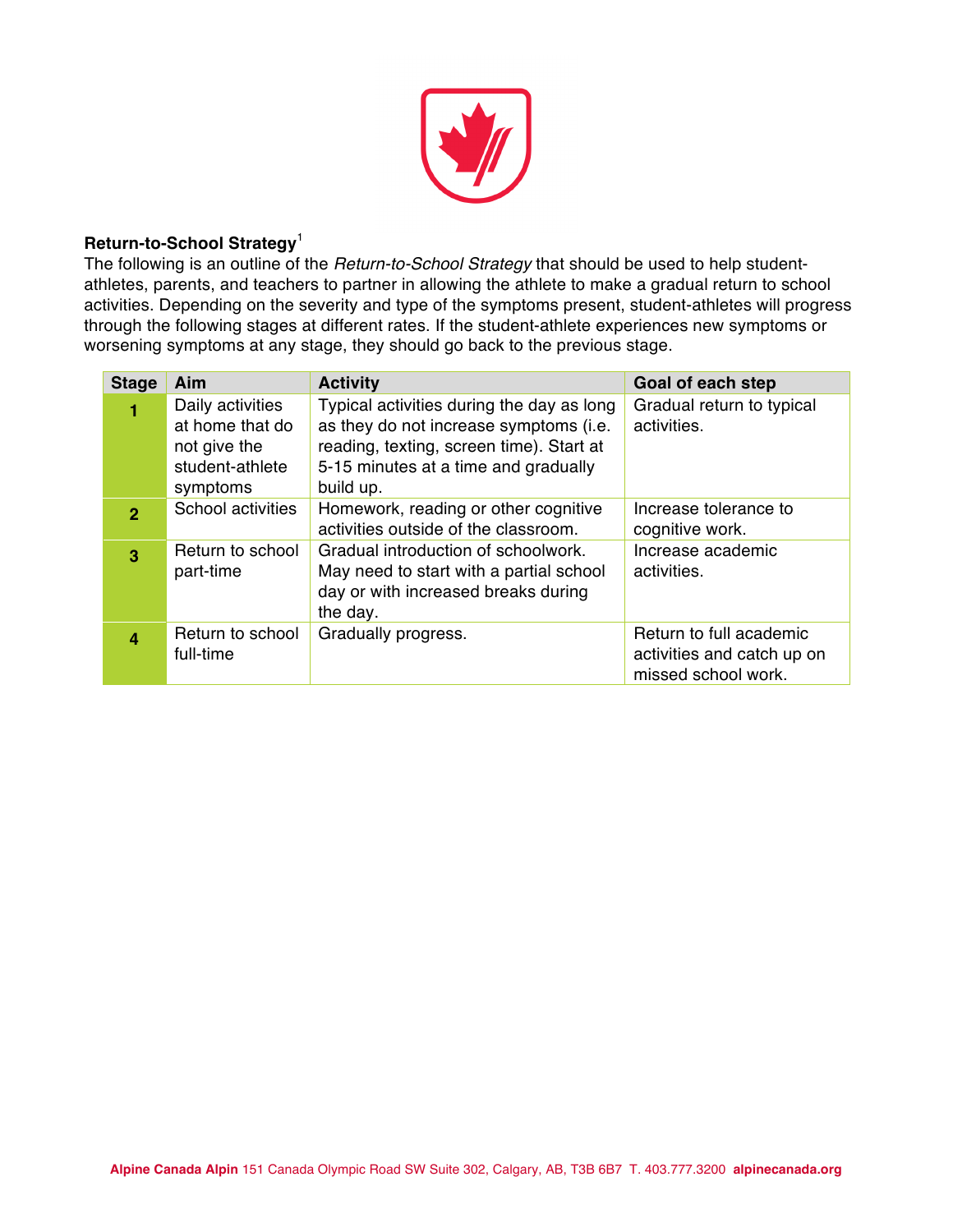

### **Sport-Specific Return-to-Sport Strategy**<sup>1</sup>

The following is an outline of the *Return-to-Sport Strategy* that should be used to help athletes, coaches, trainers, and medical professionals to partner in allowing the athlete to make a gradual return to sport activities. Activities should be tailored to create a sport-specific strategy that helps the athlete return to their respective sport.

An initial period of 24-48 hours of rest is recommended before starting their *Sport-Specific Return-to-Sport Strategy.* If the athlete experiences new symptoms or worsening symptoms at any stage, they should go back to the previous stage. It is important that youth and adult student-athletes return to fulltime school activities before progressing to stage 5 and 6 of the *Sport-Specific Return-to-Sport Strategy*. It is also important that all athletes provide their coach with a *Medical Clearance Letter* prior to returning to full contact sport activities.

| <b>Stage</b>   | Aim                              | <b>Activity</b>                                                                                                                                                                                                                  | Goal of each step                                                        |
|----------------|----------------------------------|----------------------------------------------------------------------------------------------------------------------------------------------------------------------------------------------------------------------------------|--------------------------------------------------------------------------|
| 1              | Symptom-<br>limiting<br>activity | Daily activities that do not provoke<br>symptoms.                                                                                                                                                                                | Gradual re-introduction of<br>work/school activities.                    |
| $\overline{2}$ | Light aerobic<br>activity        | Walking or stationary cycling at slow<br>to medium pace. No resistance<br>training.                                                                                                                                              | Increase heart rate.                                                     |
| 3              | Sport-specific<br>exercise       | Running/ dryland drills. No head<br>impact activities<br>- Moderate intensity jogging for 30-<br>60 minutes at sub-symptom<br>threshold intensity<br>- Low intensity freeskiing max 60<br>mins on snow time.<br>- No head impact | Add movement.                                                            |
| $\overline{4}$ | Non-contact<br>training drills   | Harder training drills, e.g. passing<br>drills. May start progressive<br>resistance training.                                                                                                                                    | Exercise, coordination and<br>increased thinking.                        |
| 5              | Full contact<br>practice         | Following medical clearance and<br>complete return to school.<br>- Participation in full training without<br>activity restriction                                                                                                | Restore confidence and assess<br>functional skills by coaching<br>staff. |
| 6              | Return to<br>sport               | Normal competition.                                                                                                                                                                                                              |                                                                          |

Source: McCrory et al. (2017). Consensus statement on concussion in sport – the 5<sup>.</sup> international conference on concussion in sport held in Berlin, October 2016. *British Journal of Sports Medicine, 51*(11), 838-847. http://dx.doi.org/10.1136/bjsports-2017-097699